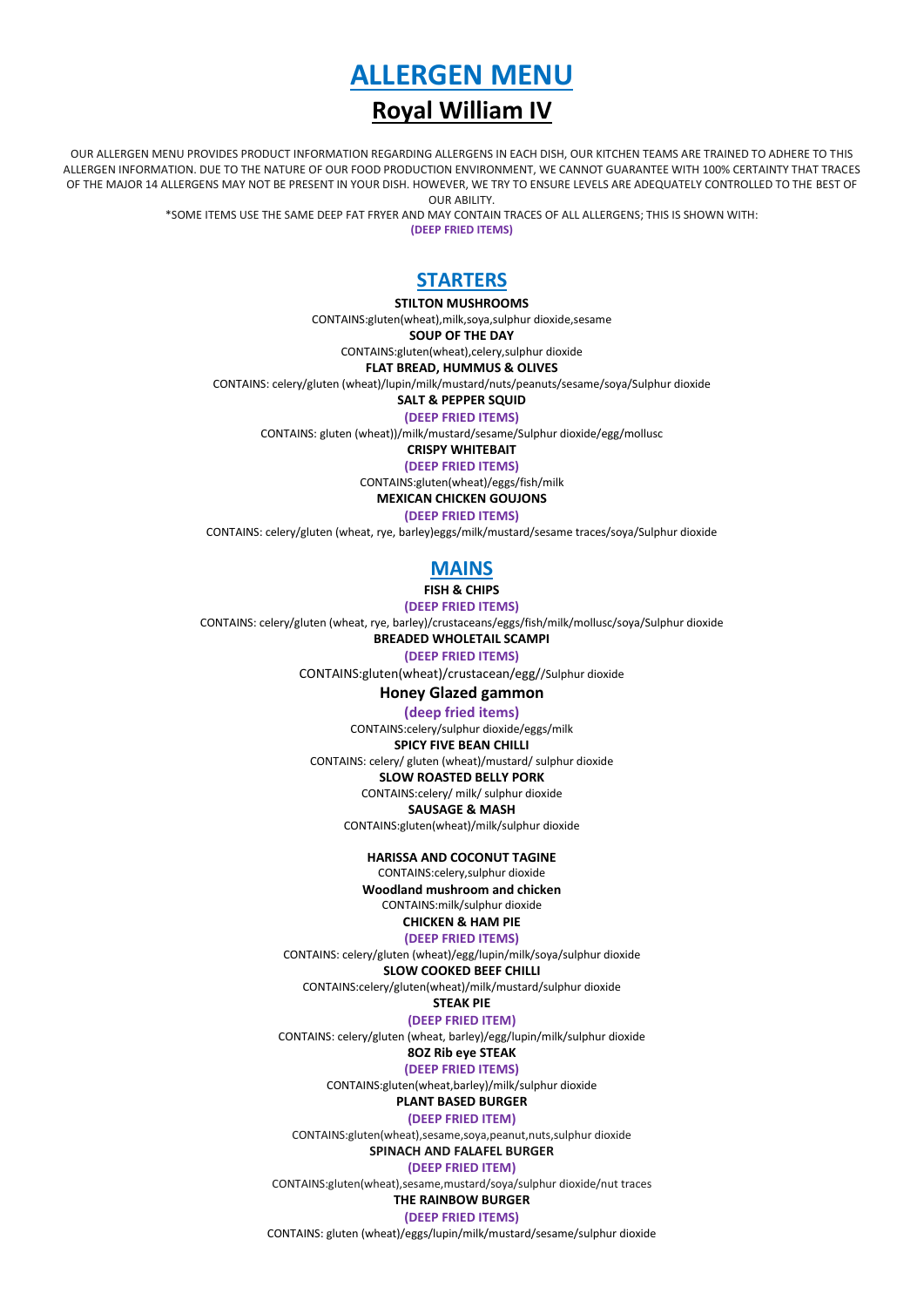### **HUNTERS CHICKEN**

**(DEEP FRIED ITEMS)** CONTAINS:gluten (wheat)/eggs/lupin/milk/mustard/sesame/Sulphur dioxide

# **BAGUETTES**

### **MATURE CHEDDAR CHEESE & CHUTNEY**

**(DEEP FRIED ITEMS)**

CONTAINS: celery/gluten (wheat)/milk/mustard/nut traces/soya/Sulphur dioxide

**SAUSAGE & CARAMELISED ONIONS**

**(DEEP FRIED ITEMS)**

CONTAINS:gluten(wheat)/mustard/ soya/sulphur dioxide

**Chicken club** 

**(DEEP FRIED ITEM)**

CONTAINS:gluten(wheat),milk,soya **BATTERED FISH GOUJONS**

**(DEEP FRIED ITEMS)**

CONTAINS: gluten (wheat, rye, barley)/crustaceans/eggs/fish/milk/mollusc/mustard/soya/Sulphur dioxide

**Vegan meatball**

**(DEEP FRIED ITEMS)**

CONTAINS: gluten (wheat, rye, barley)/Soya/Celery/Egg/Mustard

**pulled pork** 

**(DEEP FRIED ITEM)**

CONTAINS:gluten(wheat),mustard,

## **SALADS**

**CAESAR SALAD**

CONTAINS:celery/gluten(wheat,rye,barley)fish/eggs/milk/mustard/soya/sulphur dioxide

**HERITAGE TOMATO & MOZZARELLA**

CONTAINS:celery/eggs traces/pine nuts & other nut traces/sesame traces/milk/mustard/soya/sulphur dioxide

**The greek** 

CONTAINS:mustard/soya/sulphur dioxide,milk

### **SUNDAY ROAST MAINS**

**ROAST BRITISH BEEF**

CONTAINS: celery/gluten (wheat, rye, barley) /eggs /milk /nut traces /soya/Sulphur dioxide **GARLIC & THYME CHICKEN SUPREME** CONTAINS: celery/gluten (wheat, rye, barley) /eggs /milk /nut traces /soya/Sulphur dioxide **ROASTED PORK & CRACKING**

CONTAINS: celery/gluten (wheat, rye, barley) /eggs /milk /nut traces /soya/Sulphur dioxide

**VEGETARIAN NUTROAST**

CONTAINS: celery/gluten (wheat, oats, rye, barley)/lupin/eggs/milk/mustard/nuts (almond, cashew, chestnuts)/peanut traces/sesame/soya/Sulphur dioxide

# **DESSERTS**

**SSTICKY TOFFEE PUDDING**

CONTAINS: gluten (wheat, rye, barley)/eggs/lupin/milk/nut traces/peanuts/sesame

#### **NEW YORK CHEESECAKE**

CONTAINS:milk,sulphur dioxide

#### **COOKIE DOUGH BROWNIE**

CONTAINS:gluten(wheat),soya

**DESSERT OF THE DAY**

CONTAINS:ask a member of staff

**SORBET SELECTION**

CONTAINS:

## **VANILLA ICE CREAM**

CONTAINS:sulphur dioxide

### **SIDES**

**GARLIC BREAD** CONTAINS: gluten (wheat)/lupin/milk/sesame/sulphur dioxide **GARLIC BREAD & CHEESE** CONTAINS: gluten (wheat)/lupin/milk/sesame/sulphur dioxide **BEER BATTERED ONION RINGS (DEEP FRIED ITEMS)** CONTAINS: gluten (wheat, barley)

**RUSTIC SEASONED CHIPS**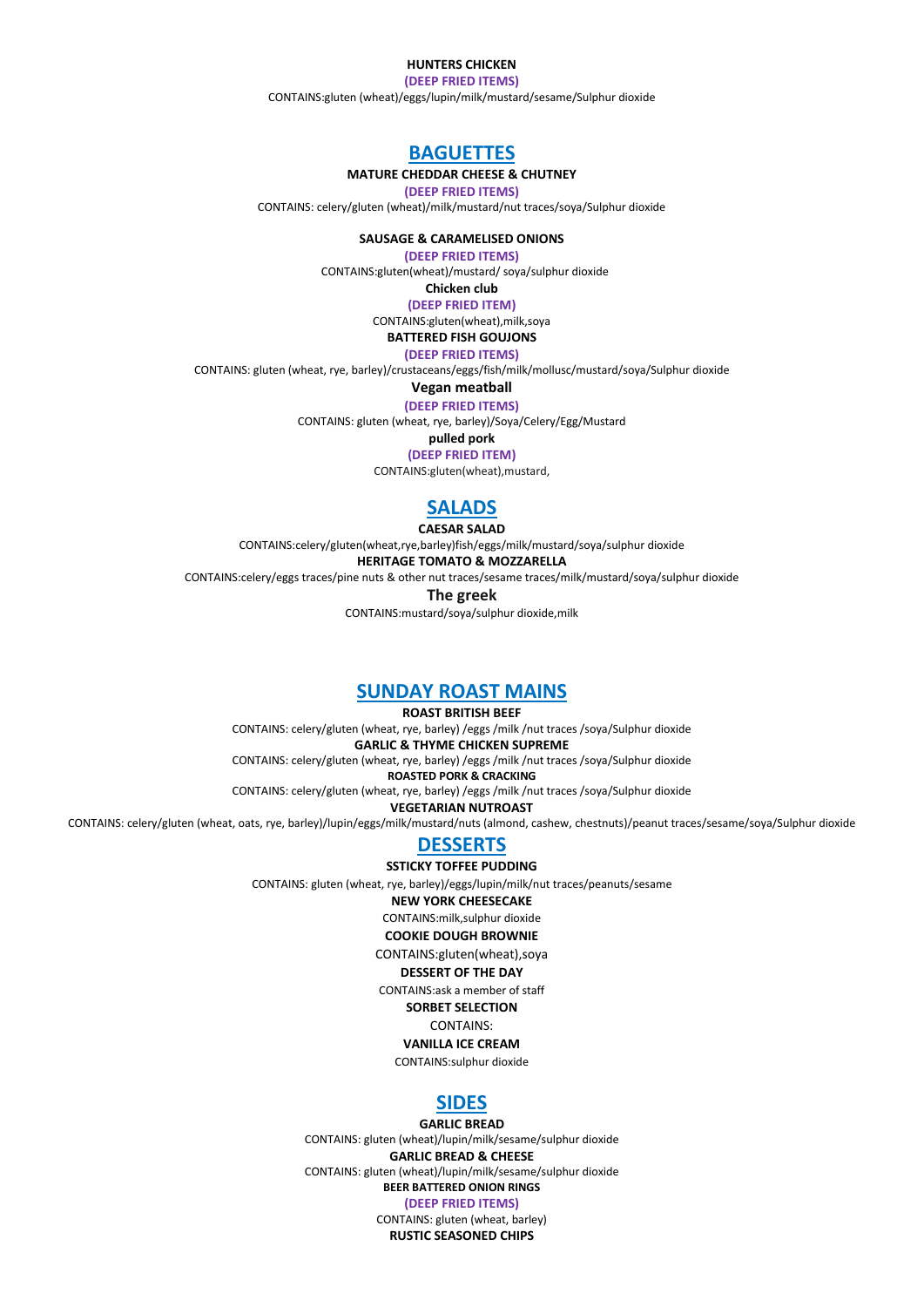#### **(DEEP FRIED ITEMS)**

**HOUSE SALAD**  CONTAINS:mustard/sulphur dioxide **PEPPERCORN SAUCE** CONTAINS:milk,sulphur dioxide **STILTON SAUCE** CONTAINS:milk,sulphur dioxide

## **SUNDAY SIDES**

**CAULIFLOWER CHEESE** CONTAINS: milk/ gluten (wheat)/ mustard/ **HERB ROAST POTATOES** CONTAINS: milk/ sulphur dioxide **YORKSHIRE PUDDING & GRAVY** CONTAINS: milk/ egg/ gluten (wheat)/ soya/ sulphur dioxide/ celery **SEASONAL VEGETABLES** CONTAINS:

## **LOADED FRIES**

### **CHIPOTLE CHICKEN**

**(DEEP FRIED ITEMS)**

CONTAINS: gluten (wheat, rye, barley)/ eggs/milk/mustard/Sulphur dioxide

**BBQ PULLED PORK**

**(DEEP FRIED ITEMS)** CONTAINS:celery/gluten(wheat)/milk/mustard/sulphur dioxide

**CHEESY CHIPS & DIPS** 

**(DEEP FRIED ITEMS)**

CONTAINS:eggs/milk/mustard/sulphur dioxide

## **BURRITOS**

**SLOW COOKED BEEF CHILLI**

**(DEEP FRIED ITEMS)**

CONTAINS:celery/gluten(wheat)/milk/mustard/sulphur dioxide

**CHIPOTLE CHICKEN**

**(DEEP FRIED ITEMS)**

CONTAINS:celery/gluten(wheat)/milk/mustard/sulphur dioxide

#### **SPICY FIVE BEAN CHILLI (DEEP FRIED ITEMS)**

CONTAINS:celery/gluten(wheat)/lupin/milk/mustard/sulphur dioxide

**STICKY BBQ PULLED PORK**

**(DEEP FRIED ITEM)** CONTAINS:gluten(wheat),mustard,milk

## **LOADED NACHOS**

**NACHOS & CHEESE** CONTAINS:milk/sulphur dioxide

## **BEEF CHILLI**

CONTAINS:celery/gluten traces(wheat)/milk/sulphur dioxide **BBQ PULLED PORK**  CONTAINS:celery/milk/mustard/sulphur dioxide

**FIVE BEEN CHILLI** CONTAINS:gluten traces(wheat)/milk/suphur dioxide

### **KIDS**

### **BATTERED FISH & CHIPS**

**(DEEP FRIED ITEMS)**

CONTAINS: celery/gluten (wheat, barley)/fish/lupin

**BREADED WHOLETAIL SCAMPI (DEEP FRIED ITEMS)**

CONTAINS: celery/gluten (wheat, rye, barley)/crustaceans/eggs/fish/milk/mollusc/mustard/nut traces/peanuts/sesame/soya/Sulphur dioxide

**PLANT BASED BURGER**

**(DEEP FRIED ITEMS)**

CONTAINS: celery/gluten (wheat, rye, barley)/lupin/mustard/sesame/soya

## **RAINBOW BURGER**

**(DEEP FRIED ITEMS)** CONTAINS: gluten (wheat, rye, barley)/lupin/milk/mustard/sesame/Sulphur dioxide

### **BREAKFAST**

### **ENGLISH BREAKFAST**

**(DEEP FRIED ITEMS)**

CONTAINS: celery/ gluten (wheat)/ egg/ milk/ mustard/ sesame traces/ soya/ sulphur dioxide

**VEGETARIAN BREAKFAST**